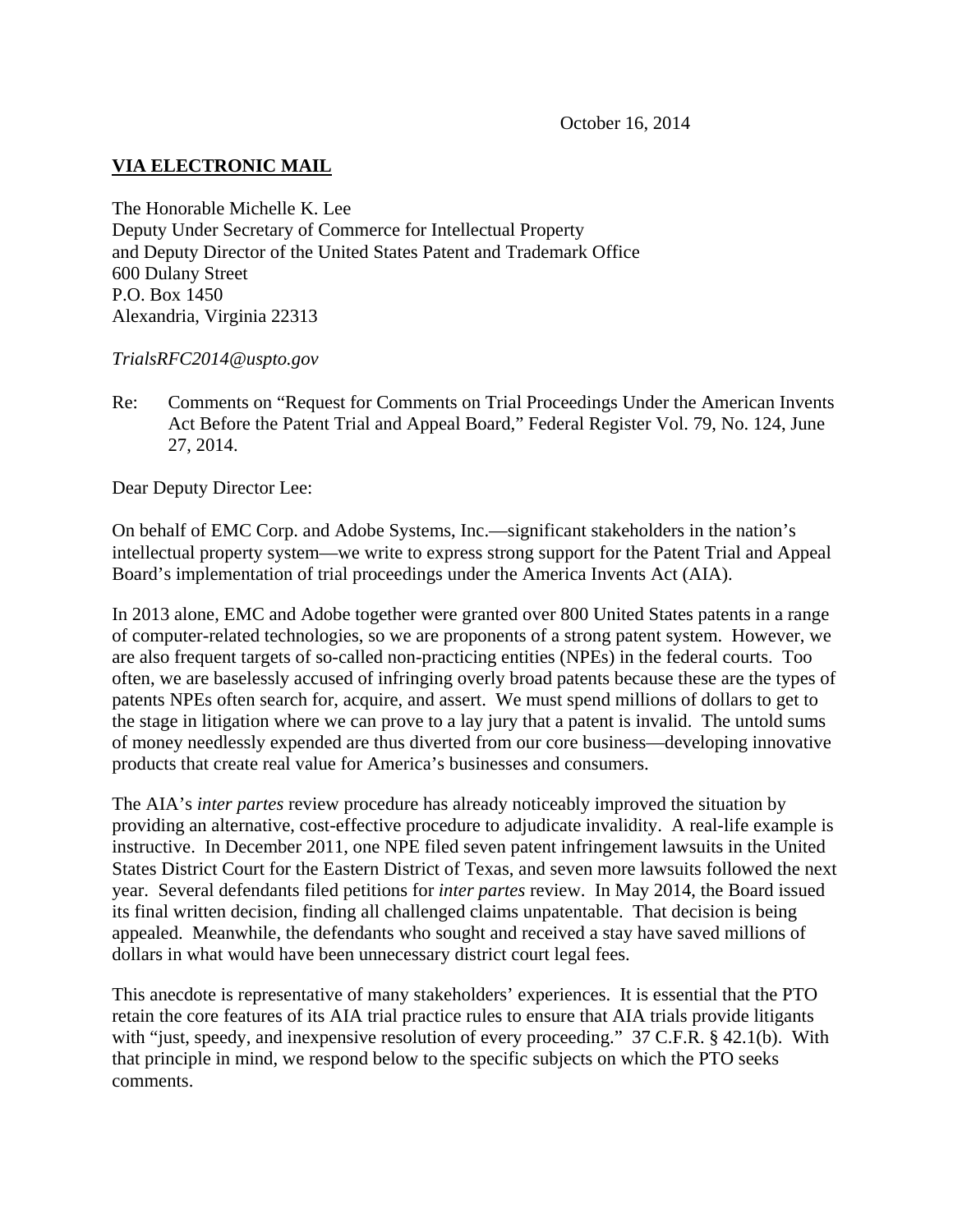## *1. Under what circumstances, if any, should the Board decline to construe a claim in an unexpired patent in accordance with its broadest reasonable construction in light of the specification of the patent in which it appears?*

The PTO should adhere to its use of the BRI standard in AIA trials. As the Solicitor aptly stated in the PTO's brief in *Versata Dev. Group, Inc. v. SAP Am., Inc. et al.*, No. 2014-1194 (Fed. Cir.), the "PTO has long used the BRI standard to construe unexpired patents, both during the initial examination process and in the various post-issuance mechanisms Congress has established to reconsider granted patents." (PTO Br. at 40.) This is appropriate because, like in examination and unlike in district court litigation, if the patentee believes that the Board's construction is too broad, it can amend its claims to recite narrower language.

A narrowing of the claim interpretation standard would significantly undermine the utility of the AIA trial proceedings. With bifurcated decisions on validity (before the Board) and infringement (before a district court), a patentee would be able to advance a narrow interpretation of claim terms when arguing in favor of validity, while simultaneously applying the claims broadly when seeking a determination of infringement. In the most extreme case, a patentee who has accused a product that is in fact prior art—accusations that are unfortunately well-known to us—might be able to succeed in its charge of infringement by making inconsistent arguments before the Board and the courts. Faced with this possibility, few patent infringement defendants would choose to forgo their right to challenge validity in district court, and we would return to the era of long, expensive, drawn-out battles in every case, no matter the merits.

## *2. What modifications, if any, should be made to the Board's practice regarding motions to amend?*

The PTAB should apply the rules so as to provide a meaningful opportunity for a patentee to pursue a reasonable number of substitute claims, as permitted by statute. Motions to amend should, however, be subject to meaningful limits. AIA trials should not be an opportunity for patentees to seek wholesale rewriting of claims to include language that they should have obtained during prosecution. As the PTAB has pointed out on numerous occasions, an AIA trial is not an examination; it is adjudication. Amendments should be permitted only to the extent they are needed to save a claim from invalidity based on a petitioner's challenge.

One area where change is needed occurs when a patentee concedes the invalidity of an existing claim and files a non-contingent motion to amend. In that case, the claim cancellation should take place immediately. Yet under the Board's current practice, the concededly invalid claim remains in effect until the Board issues its Final Written Decision. *See, e.g., Intelligent Bio-Systems, Inc. v. Illumina Cambridge Ltd.*, IPR2013-00128 (Patent Trial & Appeals Bd. July 25, 2014) (paper no. 92). A patentee should not be permitted to concede a claim's invalidity before the Board while continuing to assert it in litigation.

By contrast, no change is needed in the Board's requirement that a patentee show that the substitute claims are patentable over the prior art generally. By the time the patentee files a motion to amend, the Board has already spent significant time analyzing the petitioner's prior art and arguments as they relate to the existing claims. It makes little sense to require the Board to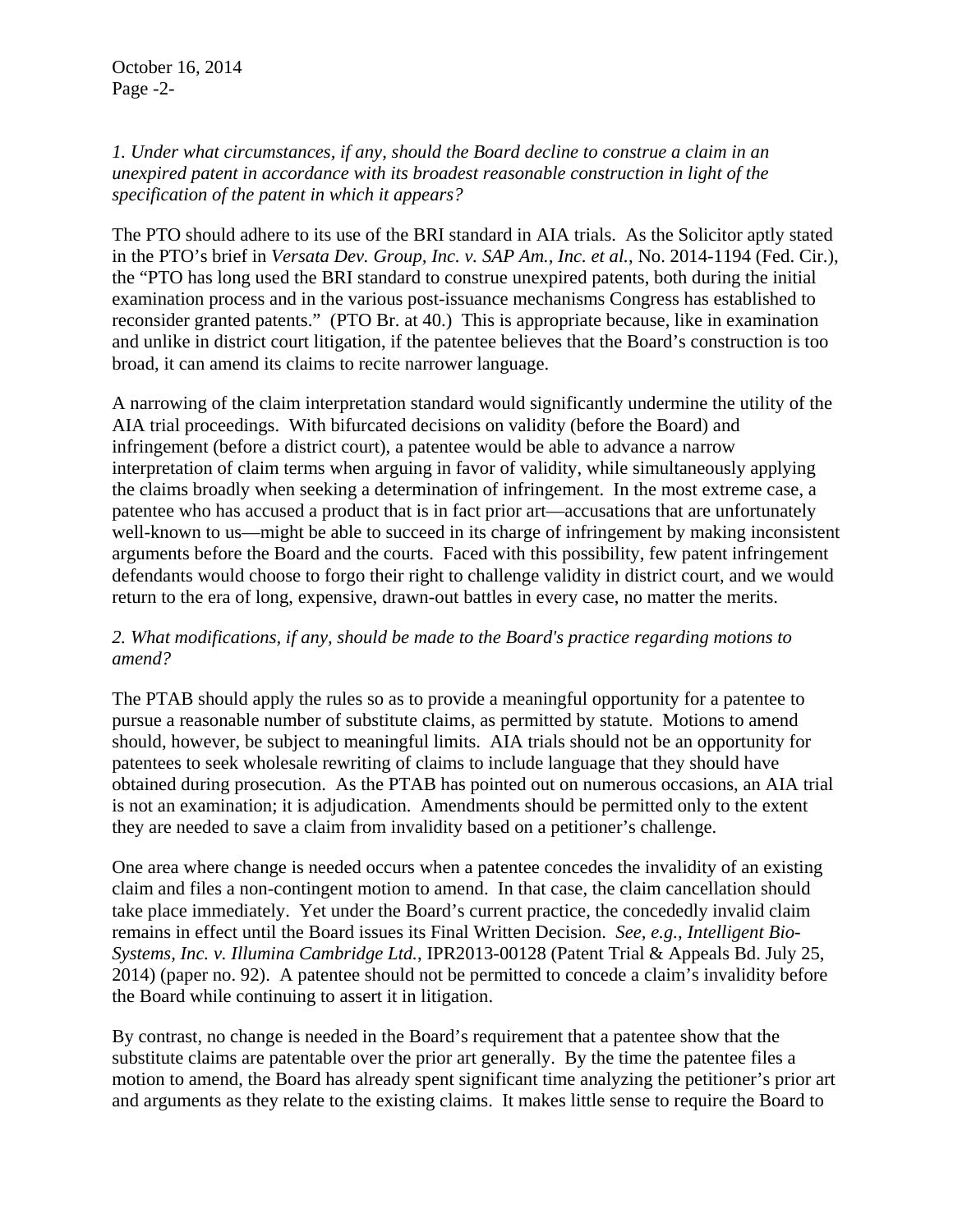October 16, 2014 Page -3-

become acquainted with new references and new arguments addressing new claim limitations where it is clear that the amendment would be futile. Certainly it would make less sense for the petitioner to carry the initial burden on claims that the petitioner has never seen before, or challenged in the first instance, or to have the burden to prove that the proposed claims are, in fact, narrower as the statute requires. The patent owner is in the best position to understand why it thinks its narrowing amendments distinguish from the art that invalidates its existing claims. To minimize unnecessary effort and to streamline the trial proceedings, the patentee, as the moving party, should be required to make a threshold showing that it is likely to be entitled to the claim scope it is seeking. If the patentee successfully traverses this threshold, the burden then shifts to the petitioner to show, in the course of the trial, why the new claims are unpatentable. As noted above, however, the initial evidentiary threshold on the patentee should not be so high as to effectively deny the patentee its statutory right to pursue a reasonable number of substitute claims.

*3. Should new testimonial evidence be permitted in a Patent Owner Preliminary Response? If new testimonial evidence is permitted, how can the Board meet the statutory deadline to determine whether to institute a proceeding while ensuring fair treatment of all parties?* 

There is no need to allow new testimonial evidence in a Patent Owner's Preliminary Response. The Patent Owner's Preliminary Response is an opportunity for the Patent Owner to present argument as to whether the petitioner has satisfied its burden to prove that the petitioner is likely to prevail at trial. New testimonial evidence is not relevant to this question of whether the petitioner has satisfied its initial burden. The time for the Patent Owner to submit testimonial evidence is when it addresses the question of validity on the merits, in the Patent Owner's postinstitution response.

Additionally, requiring the Board to engage in a time-consuming process of dissecting competing expert opinions is impractical in the three months between the Patent Owner's Preliminary Response and the Board's decision on institution. Rather, the Board should perform its task of evaluating the Patent Owner's and the Petitioner's competing evidence in the context of trial, aided by the parties' briefs and admissions garnered during cross-examination.

*4. Under what circumstances should the Board permit discovery of evidence of non-obviousness held by the petitioner, for example, evidence of commercial success for a product of the petitioner? What limits should be placed on such discovery to ensure that the trial is completed by the statutory deadline?* 

Discovery aimed at the petitioner's products would open the door to a trial-within-a-trial on the subject of whether the petitioner's products infringe the patent. Such discovery, and concomitant proceedings, would derail AIA trials and make it impossible to conclude them within the statutory deadline. And such discovery is likely to impose a significant burden on the petitioner that, again, is inconsistent with the requirement to provide a just, speedy, and inexpensive resolution to challenges to patent validity. This discovery should not be permitted except in the unusual circumstance where the patentee can make a *prima facie* showing that the petitioner sells the patented product (e.g., where the petitioner is a licensee). Certainly, it is usually the case that patentee has the best evidence of the commercial success of its own patented invention.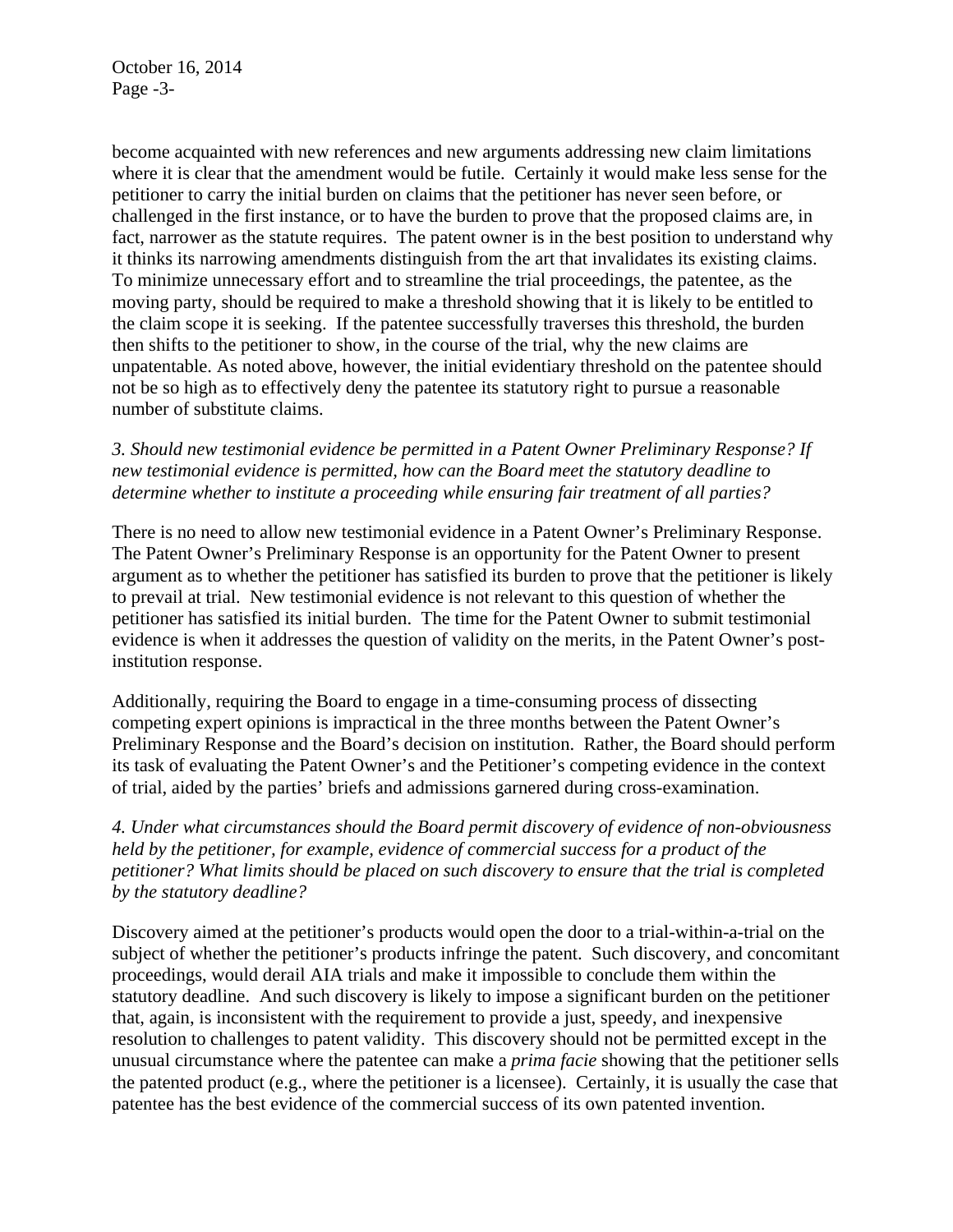October 16, 2014 Page -4-

*5. Should a patent owner be able to raise a challenge regarding a real party in interest at any time during a trial?* 

We do not take a position on this question.

*6. Are the factors enumerated in the Board's decision in Garmin v. Cuozzo, IPR2012-00001, appropriate to consider in deciding whether to grant a request for additional discovery? What additional factors, if any, should be considered?* 

The *Garmin* factors appropriately balance the parties' need for limited discovery with the mandate to provide a just, speedy, and inexpensive mechanism to review the patentability of challenged claims. Most importantly, the first *Garmin* factor requires that the moving party show "more than a possibility and mere allegation" that relevant information exists. The focus at all times during an AIA trial should be on the merits. Discovery should not be permitted to dominate the process, as it often does in federal court litigation. To do so would dramatically increase the costs of an AIA trial and undercut its purpose. The first *Garmin* factor is an important safeguard: if the moving party cannot make a clear showing that the requested discovery exists and is relevant, then the request should not be permitted in an AIA proceeding.

The third *Garmin* factor ("ability to generate equivalent information by other means") is likewise important in containing costs and keeping the focus on the merits. A responding party should not be required to provide information the requesting party could ascertain on its own. Any other rule would open the door to parties propounding discovery requests for the sole purpose of increasing the burden on the other side.

Similarly, the fifth *Garmin* factor ("requests not overly burdensome to answer") should continue to be an important consideration to ensure that discovery does not become a burden that detracts from an efficient resolution on the merits of the dispute.

In addition to these factors, we suggest that the Board expressly consider the specificity of the request. Federal court-style requests such as "all documents relating to the patent-in-suit" are broad, ambiguous, and difficult to comply with. Requests such as "the license agreement between Patentee and LicenseCo," by contrast, have plain boundaries. The Board should require parties to identify requested documents with the greatest possible specificity, and should reject broad, amorphous requests that do not reasonably identify responsive documents.

## *7-13. Coordination of multiple related proceedings*

Questions 7-13 relate to the coordination of multiple related proceedings. We believe that a discretionary approach continues to be sensible. The Board may wish to enumerate factors for consideration, which might include:

- The relative stages of each of the proceedings;
- Whether the ongoing proceedings are *ex parte* or *inter partes* in nature;
- Any overlap in parties;
- Any overlap in claims at issue;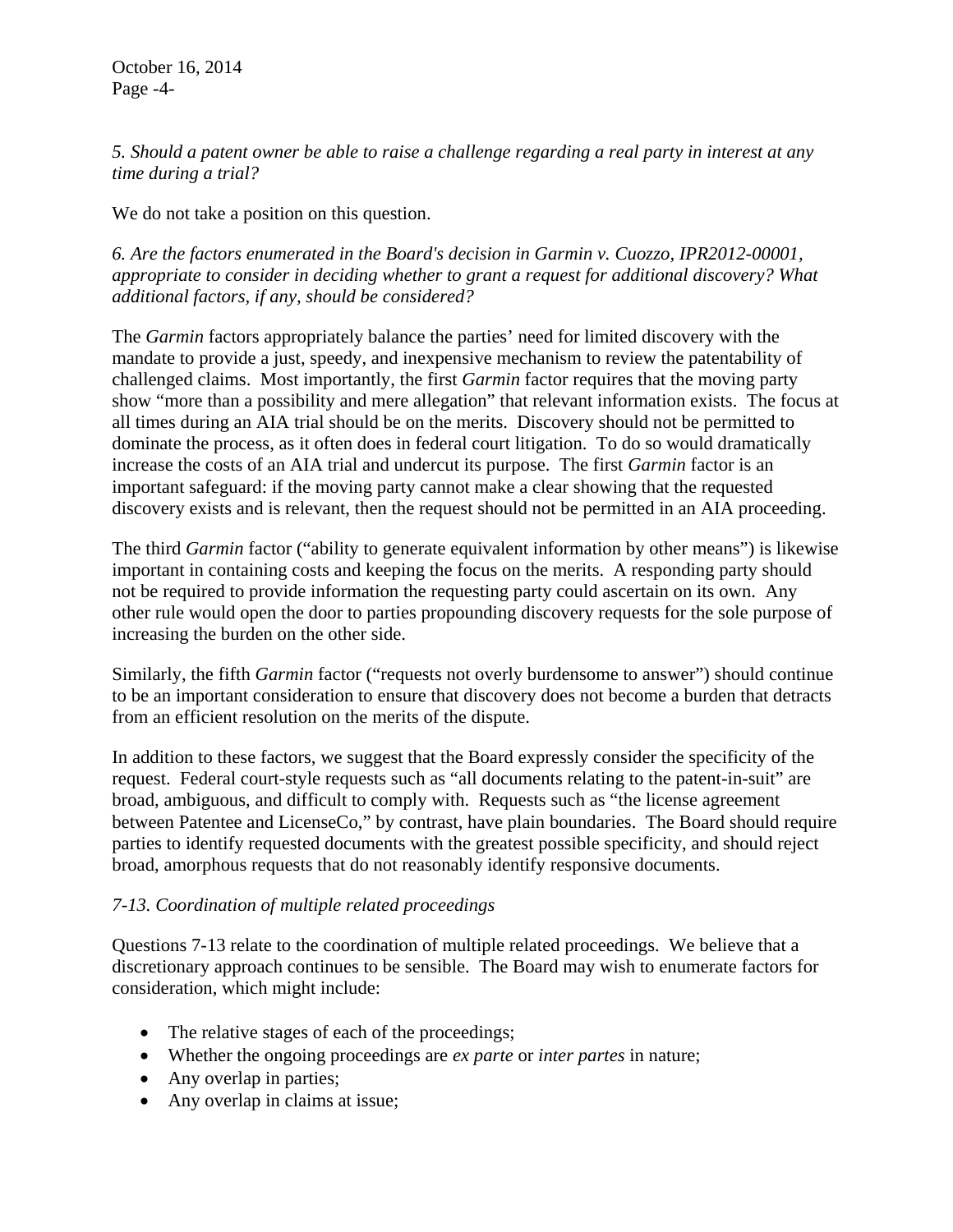October 16, 2014 Page -5-

- Any overlap in the prior art at issue;
- Any overlap in relevant claim construction disputes;
- Any ongoing proceedings pertaining to related patents; and
- Prejudice to the parties associated with consolidation or a stay.

Where there are multiple proceedings relating to the same patent, the Board should consider prejudice to petitioners associated with consolidation of proceedings. Such prejudice could arise, for example, from any requirement that petitioners share briefing space or argument time. This prejudice will be particularly acute where the prior art, claims, or arguments differ between petitioners. Indeed, in the district court context, this sort of prejudice was addressed by the AIA's prohibition against suing multiple defendants in a single lawsuit "based solely on allegations that they each have infringed the patent or patents in suit." 35 U.S.C. § 299(b).

Moreover, the fact that a petitioner is relying on the same art that was considered in a prior proceeding should not necessarily bar the later petition. Certainly, in considering whether to grant a petition, the Board may consider whether a trial has previously been instituted on the same reference. At the same time, a party not in privity with previous challengers should typically be provided its own opportunity to challenge the patent. This is particularly true where, for example, the later petitioner raises different arguments about overlapping art. Likewise, a new petition should not be barred where the prior proceeding was *ex parte* in nature and therefore may not have given rise to the same level of fulsome scrutiny that arises in the context of an adversarial proceeding.

## *14. What circumstances should constitute a finding of good cause to extend the 1-year period for the Board to issue a final determination in an AIA trial?*

Extensions of the one-year period from institution to when the Board must issue a final determination should be extremely rare, and should be limited to circumstances that are truly beyond the control of the parties and the Board. The one-year period is central to the most important benefits of the AIA trial process—just, speedy, and inexpensive resolution of validity challenges. District courts rely on the one-year timeline when ruling on motions to stay. If the PTO begins to deviate from this timeline, petitioners will be less successful when seeking stays, subjecting them both to a more drawn-out process in the PTO combined with the expense of parallel litigation in the district court.

## *15. Under what circumstances, if any, should live testimony be permitted at the oral hearing?*

In the oral hearings in which we have participated, the parties have not found it helpful to present live testimony. We believe, as a general matter, that live testimony is rarely helpful during the oral hearing. There are few issues that arise in AIA trials that truly require assessing a witness's demeanor for a credibility assessment. Rather, the Board is well-equipped to evaluate the credibility of most witnesses based on the substance of their testimony and based on the written cross-examination record. The most effective use of the limited time available at the hearing is for the parties to present their arguments and, crucially, to respond to questions posed by the Board. Time-consuming live testimony would detract from the Board's ability to ascertain answers to lingering questions following the close of briefing.